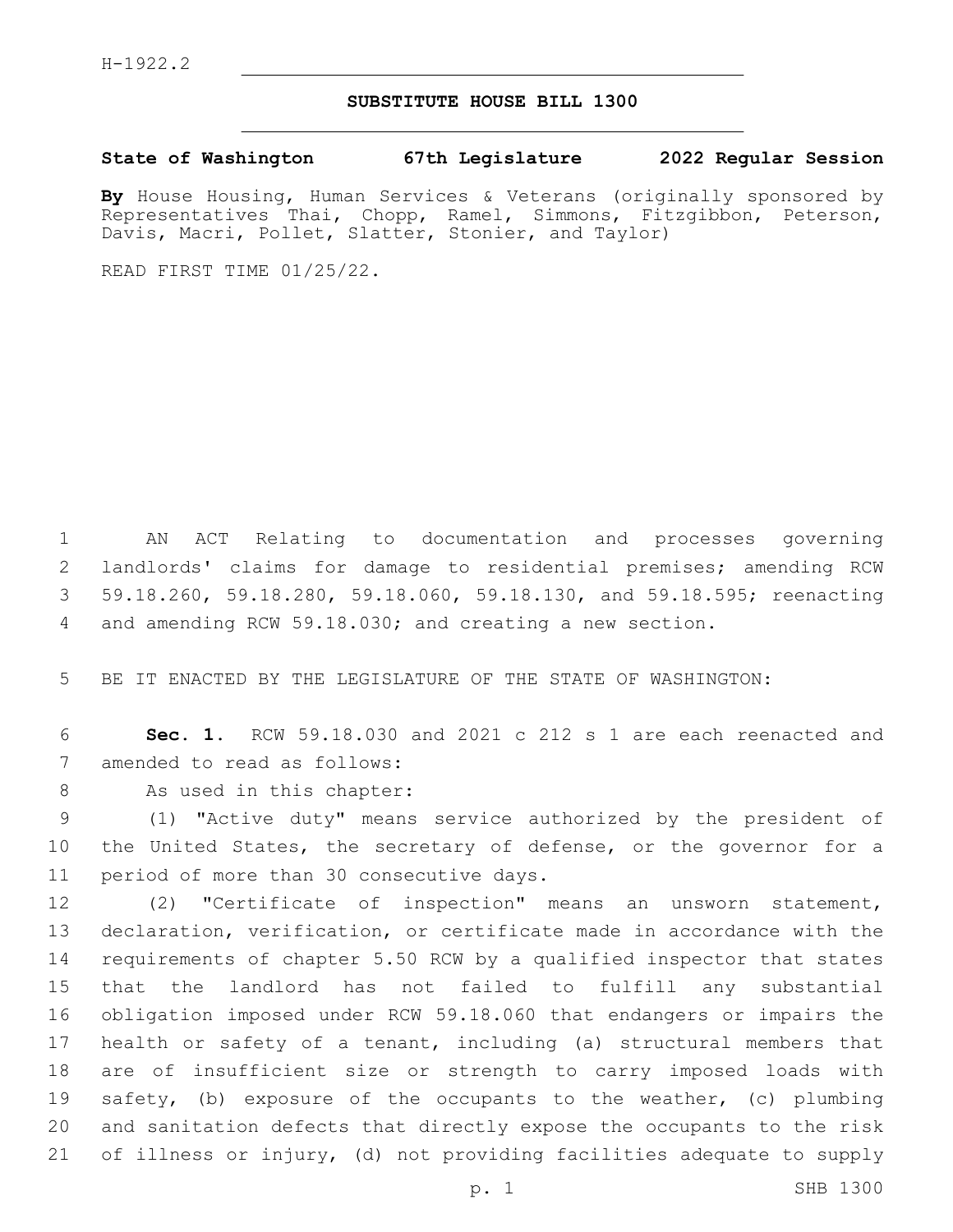heat and water and hot water as reasonably required by the tenant, (e) providing heating or ventilation systems that are not functional or are hazardous, (f) defective, hazardous, or missing electrical wiring or electrical service, (g) defective or hazardous exits that increase the risk of injury to occupants, and (h) conditions that 6 increase the risk of fire.

 (3) "Commercially reasonable manner," with respect to a sale of a deceased tenant's personal property, means a sale where every aspect of the sale, including the method, manner, time, place, and other terms, must be commercially reasonable. If commercially reasonable, a landlord may sell the tenant's property by public or private proceedings, by one or more contracts, as a unit or in parcels, and 13 at any time and place and on any terms.

 (4) "Comprehensive reusable tenant screening report" means a tenant screening report prepared by a consumer reporting agency at the direction of and paid for by the prospective tenant and made available directly to a prospective landlord at no charge, which contains all of the following: (a) A consumer credit report prepared by a consumer reporting agency within the past 30 days; (b) the prospective tenant's criminal history; (c) the prospective tenant's eviction history; (d) an employment verification; and (e) the 22 prospective tenant's address and rental history.

 (5) "Criminal history" means a report containing or summarizing (a) the prospective tenant's criminal convictions and pending cases, the final disposition of which antedates the report by no more than seven years, and (b) the results of a sex offender registry and United States department of the treasury's office of foreign assets control search, all based on at least seven years of address history and alias information provided by the prospective tenant or available 30 in the consumer credit report.

 (6) "Designated person" means a person designated by the tenant 32 under RCW 59.18.590.

(7) "Distressed home" has the same meaning as in RCW 61.34.020.

 (8) "Distressed home conveyance" has the same meaning as in RCW 61.34.020.35

 (9) "Distressed home purchaser" has the same meaning as in RCW 61.34.020.37

 (10) "Dwelling unit" is a structure or that part of a structure which is used as a home, residence, or sleeping place by one person or by two or more persons maintaining a common household, including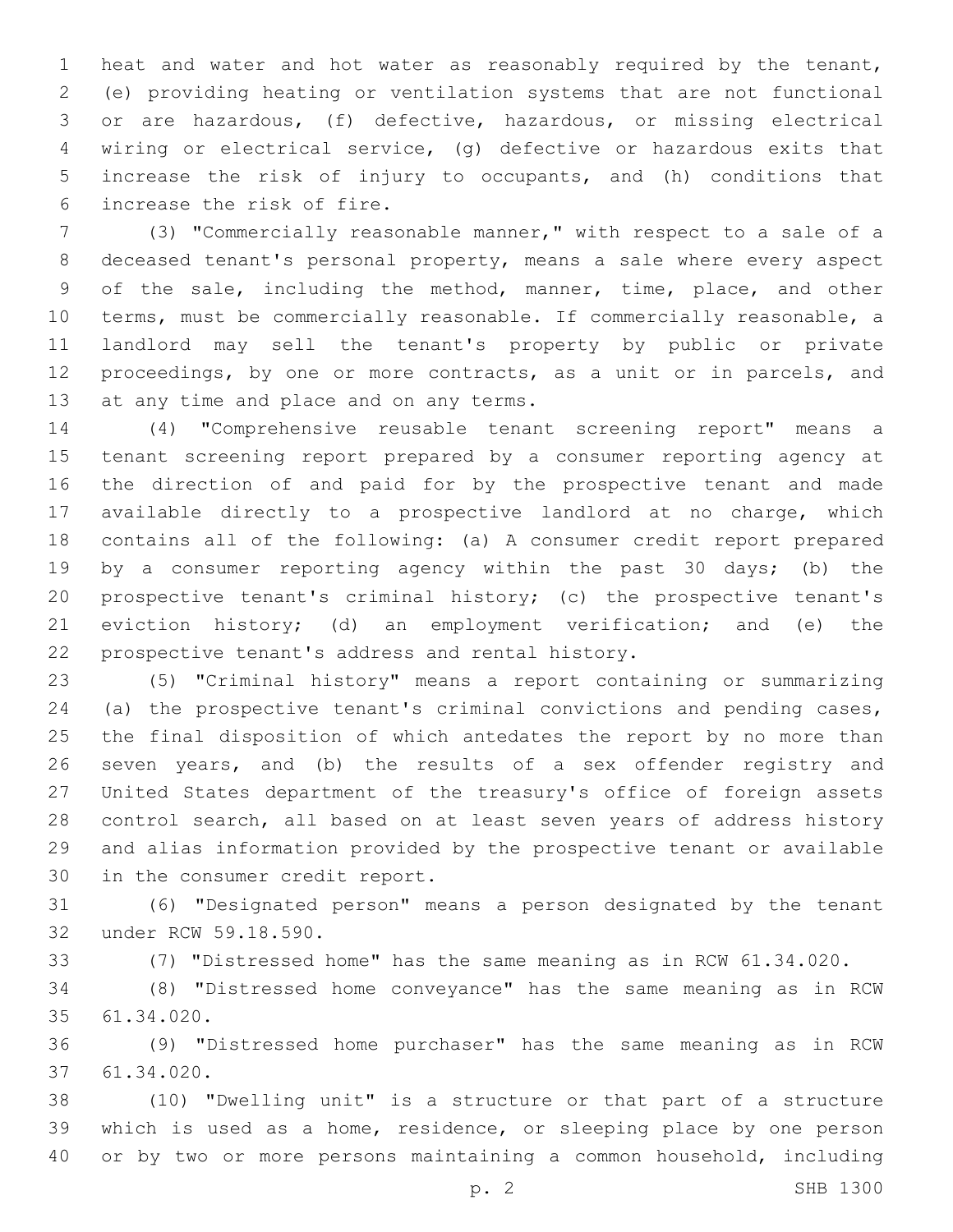but not limited to single-family residences and units of multiplexes, 2 apartment buildings, and mobile homes.

 (11) "Eviction history" means a report containing or summarizing the contents of any records of unlawful detainer actions concerning the prospective tenant that are reportable in accordance with state law, are lawful for landlords to consider, and are obtained after a search based on at least seven years of address history and alias information provided by the prospective tenant or available in the 9 consumer credit report.

 (12) "Gang" means a group that: (a) Consists of three or more persons; (b) has identifiable leadership or an identifiable name, sign, or symbol; and (c) on an ongoing basis, regularly conspires and 13 acts in concert mainly for criminal purposes.

 (13) "Gang-related activity" means any activity that occurs 15 within the gang or advances a gang purpose.

 (14) "Immediate family" includes state registered domestic partner, spouse, parents, grandparents, children, including foster 18 children, siblings, and in-laws.

(15) "In danger of foreclosure" means any of the following:

 (a) The homeowner has defaulted on the mortgage and, under the terms of the mortgage, the mortgagee has the right to accelerate full payment of the mortgage and repossess, sell, or cause to be sold the 23 property;

 (b) The homeowner is at least 30 days delinquent on any loan that 25 is secured by the property; or

 (c) The homeowner has a good faith belief that he or she is likely to default on the mortgage within the upcoming four months due to a lack of funds, and the homeowner has reported this belief to:

29 (i) The mortgagee;

 (ii) A person licensed or required to be licensed under chapter 31 19.134 RCW;

 (iii) A person licensed or required to be licensed under chapter 33 19.146 RCW;

 (iv) A person licensed or required to be licensed under chapter 35 18.85 RCW;

(v) An attorney-at-law;36

 (vi) A mortgage counselor or other credit counselor licensed or certified by any federal, state, or local agency; or

(vii) Any other party to a distressed property conveyance.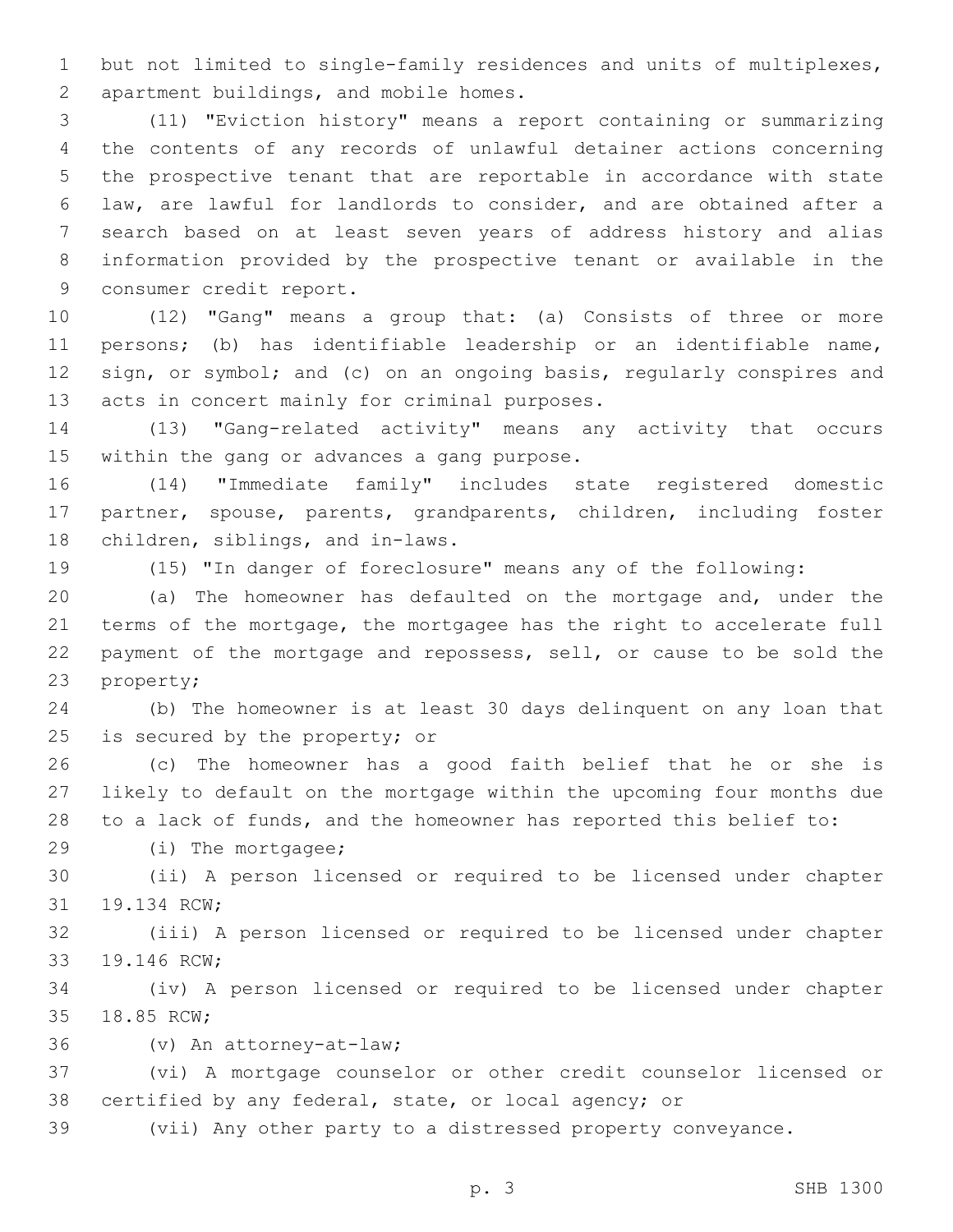(16) "Landlord" means the owner, lessor, or sublessor of the dwelling unit or the property of which it is a part, and in addition means any person designated as representative of the owner, lessor, or sublessor including, but not limited to, an agent, a resident 5 manager, or a designated property manager.

 (17) "Mortgage" is used in the general sense and includes all instruments, including deeds of trust, that are used to secure an 8 obligation by an interest in real property.

 (18) "Orders" means written official military orders, or any written notification, certification, or verification from the service member's commanding officer, with respect to the service member's 12 current or future military status.

 (19) "Owner" means one or more persons, jointly or severally, in 14 whom is vested:

(a) All or any part of the legal title to property; or

 (b) All or part of the beneficial ownership, and a right to 17 present use and enjoyment of the property.

 (20) "Permanent change of station" means: (a) Transfer to a unit located at another port or duty station; (b) change in a unit's home port or permanent duty station; (c) call to active duty for a period not less than 90 days; (d) separation; or (e) retirement.

 (21) "Person" means an individual, group of individuals, corporation, government, or governmental agency, business trust, estate, trust, partnership, or association, two or more persons having a joint or common interest, or any other legal or commercial 26 entity.

 (22) "Premises" means a dwelling unit, appurtenances thereto, grounds, and facilities held out for the use of tenants generally and any other area or facility which is held out for use by the tenant.

 (23) "Property" or "rental property" means all dwelling units on a contiguous quantity of land managed by the same landlord as a 32 single, rental complex.

 (24) "Prospective landlord" means a landlord or a person who advertises, solicits, offers, or otherwise holds a dwelling unit out 35 as available for rent.

 (25) "Prospective tenant" means a tenant or a person who has applied for residential housing that is governed under this chapter.

 (26) "Qualified inspector" means a United States department of housing and urban development certified inspector; a Washington state licensed home inspector; an American society of home inspectors

p. 4 SHB 1300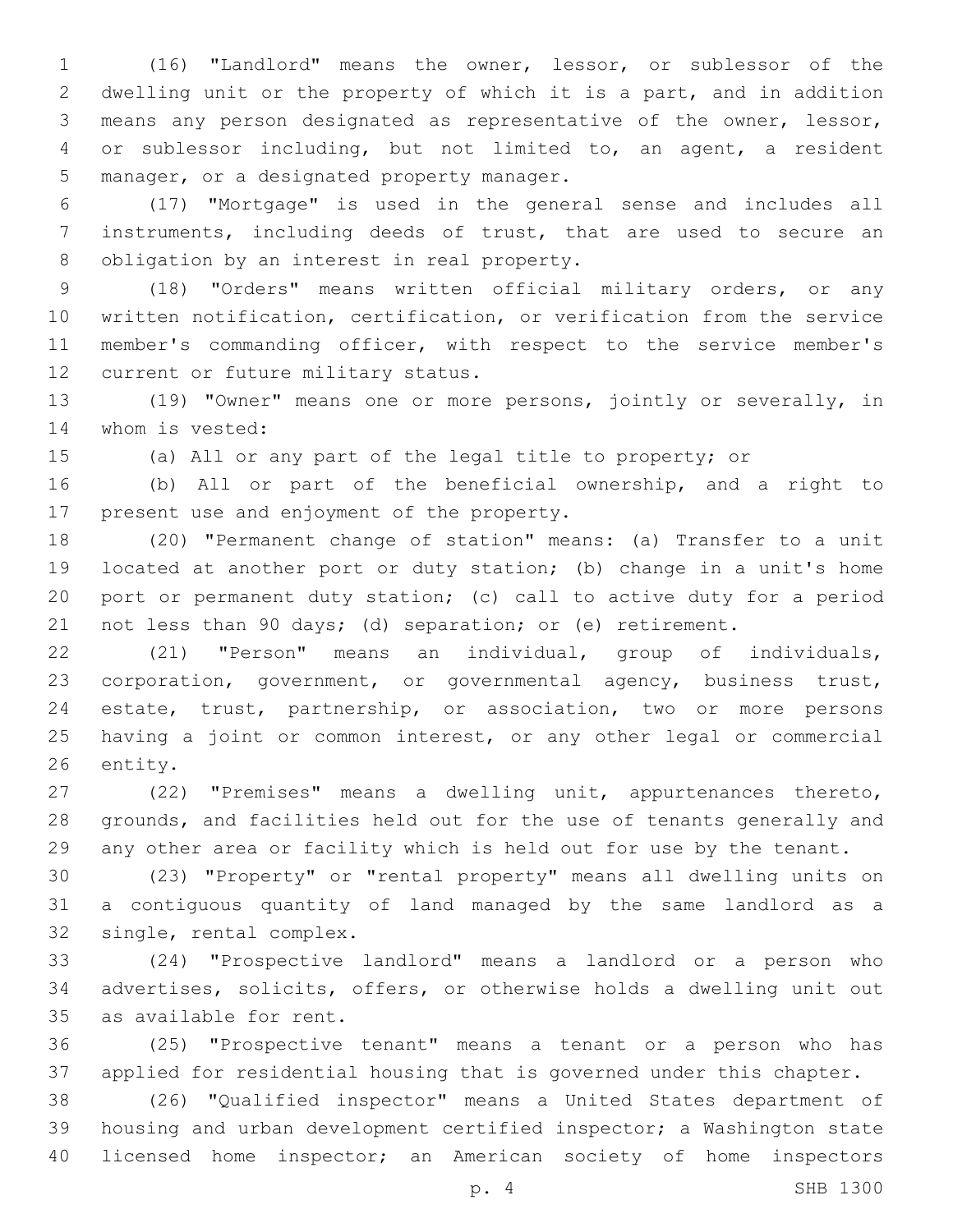certified inspector; a private inspector certified by the national association of housing and redevelopment officials, the American association of code enforcement, or other comparable professional association as approved by the local municipality; a municipal code enforcement officer; a Washington licensed structural engineer; or a 6 Washington licensed architect.

 (27) "Reasonable attorneys' fees," where authorized in this chapter, means an amount to be determined including the following factors: The time and labor required, the novelty and difficulty of the questions involved, the skill requisite to perform the legal 11 service properly, the fee customarily charged in the locality for similar legal services, the amount involved and the results obtained, and the experience, reputation and ability of the lawyer or lawyers 14 performing the services.

 (28) "Reasonable manner," with respect to disposing of a deceased tenant's personal property, means to dispose of the property by donation to a not-for-profit charitable organization, by removal of 18 the property by a trash hauler or recycler, or by any other method 19 that is reasonable under the circumstances.

 (29) "Rent" or "rental amount" means recurring and periodic charges identified in the rental agreement for the use and occupancy of the premises, which may include charges for utilities. Except as provided in RCW 59.18.283(3), these terms do not include nonrecurring charges for costs incurred due to late payment, damages, deposits, legal costs, or other fees, including attorneys' fees.

 (30) "Rental agreement" or "lease" means all agreements which establish or modify the terms, conditions, rules, regulations, or any other provisions concerning the use and occupancy of a dwelling unit.

 (31) "Service member" means an active member of the United States armed forces, a member of a military reserve component, or a member of the national guard who is either stationed in or a resident of 32 Washington state.

 (32) A "single-family residence" is a structure maintained and used as a single dwelling unit. Notwithstanding that a dwelling unit shares one or more walls with another dwelling unit, it shall be deemed a single-family residence if it has direct access to a street and shares neither heating facilities nor hot water equipment, nor any other essential facility or service, with any other dwelling 39 unit.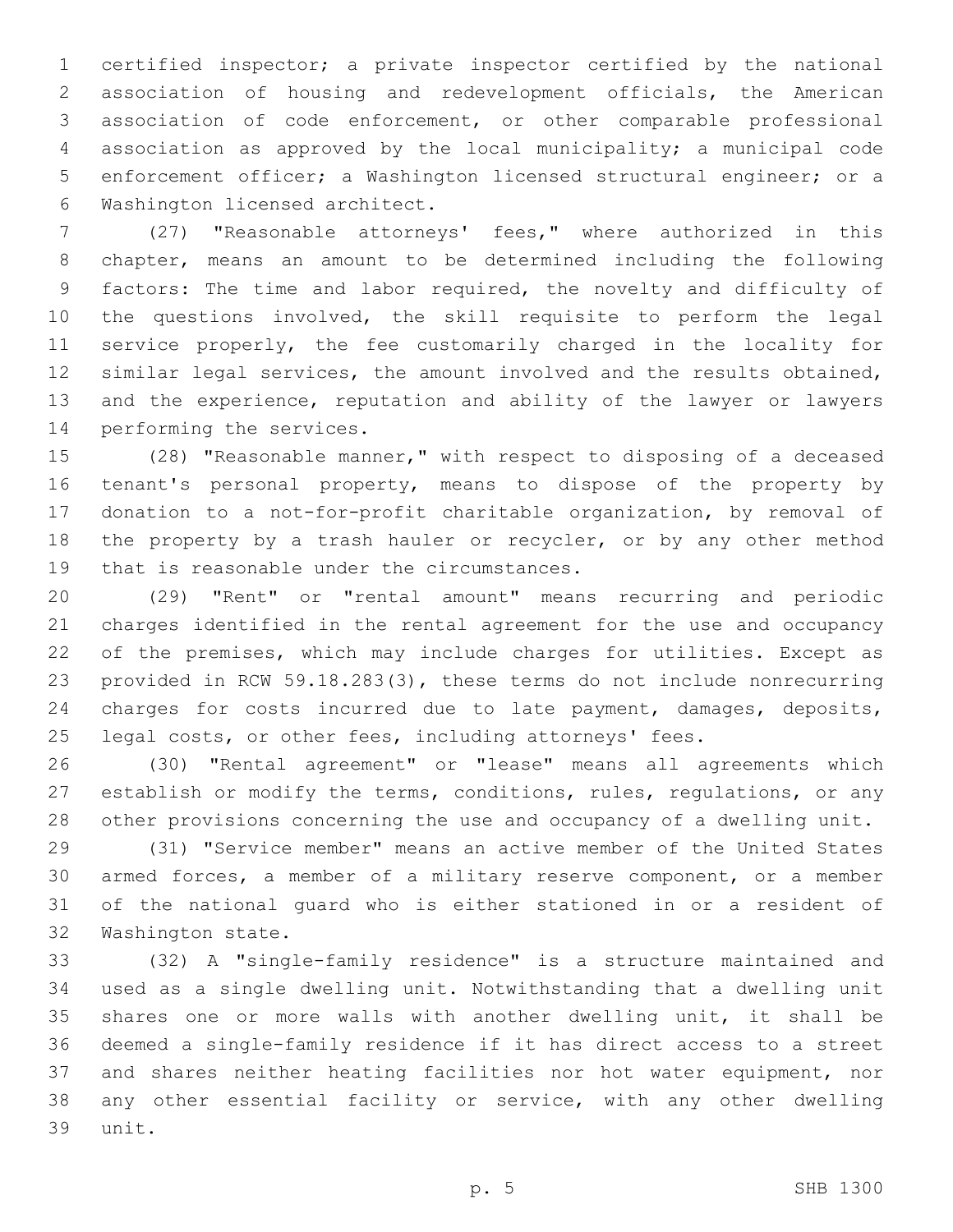(33) "Subsidized housing" refers to rental housing for very low- income or low-income households that is a dwelling unit operated directly by a public housing authority or its affiliate, or that is insured, financed, or assisted in whole or in part through one of the 5 following sources:

 (a) A federal program or state housing program administered by the department of commerce or the Washington state housing finance 8 commission;

 (b) A federal housing program administered by a city or county 10 government;

(c) An affordable housing levy authorized under RCW 84.52.105; or

 (d) The surcharges authorized in RCW 36.22.178 and 36.22.179 and any of the surcharges authorized in chapter 43.185C RCW.

 (34) A "tenant" is any person who is entitled to occupy a dwelling unit primarily for living or dwelling purposes under a 16 rental agreement.

17 (35) "Tenant representative" means:

 (a) A personal representative of a deceased tenant's estate if 19 known to the landlord;

 (b) If the landlord has no knowledge that a personal representative has been appointed for the deceased tenant's estate, a person claiming to be a successor of the deceased tenant who has provided the landlord with proof of death and an affidavit made by 24 the person that meets the requirements of RCW 11.62.010(2);

 (c) In the absence of a personal representative under (a) of this subsection or a person claiming to be a successor under (b) of this 27 subsection, a designated person; or

 (d) In the absence of a personal representative under (a) of this subsection, a person claiming to be a successor under (b) of this subsection, or a designated person under (c) of this subsection, any person who provides the landlord with reasonable evidence that he or she is a successor of the deceased tenant as defined in RCW 11.62.005. The landlord has no obligation to identify all of the 34 deceased tenant's successors.

 (36) "Tenant screening" means using a consumer report or other information about a prospective tenant in deciding whether to make or accept an offer for residential rental property to or from a 38 prospective tenant.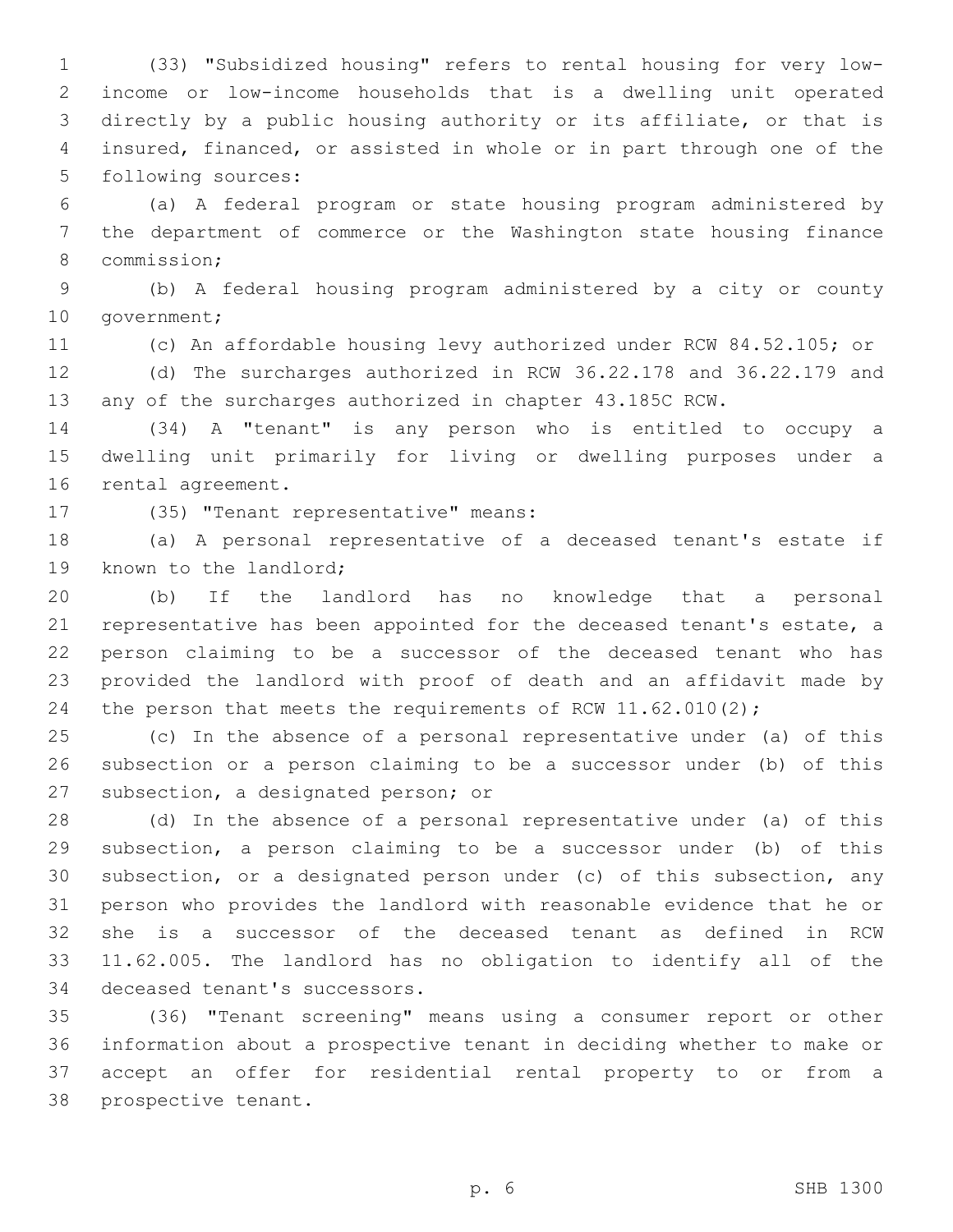(37) "Tenant screening report" means a consumer report as defined in RCW 19.182.010 and any other information collected by a tenant 3 screening service.

 (38) "Transitional housing" means housing units owned, operated, or managed by a nonprofit organization or governmental entity in which supportive services are provided to individuals and families that were formerly homeless, with the intent to stabilize them and move them to permanent housing within a period of not more than twenty-four months, or longer if the program is limited to tenants within a specified age range or the program is intended for tenants in need of time to complete and transition from educational or 12 training or service programs.

 (39) "Wear resulting from ordinary use of the premises" means 14 deterioration that results from the intended use of a dwelling unit, including breakage or malfunction due to age or deteriorated 16 condition. Such wear does not include deterioration that results from 17 negligence, carelessness, accident, or abuse of the premises, fixtures, equipment, appliances, or furnishings by the tenant, 19 immediate family member, occupant, or quest.

 **Sec. 2.** RCW 59.18.260 and 2011 c 132 s 13 are each amended to 21 read as follows:

 $(1)$  If any moneys are paid to the landlord by the tenant as a deposit or as security for performance of the tenant's obligations in a lease or rental agreement, the lease or rental agreement shall be in writing and shall include the terms and conditions under which the deposit or portion thereof may be withheld by the landlord upon termination of the lease or rental agreement. If all or part of the deposit may be withheld to indemnify the landlord for damages to the 29 premises for which the tenant is responsible, the rental agreement 30 shall be in writing and shall so specify.

 (2) No deposit may be collected by a landlord unless the rental 32 agreement is in writing and a written checklist or statement is provided by the landlord to the tenant at the commencement of the tenancy specifically describing the condition and cleanliness of or 35 existing damages to the premises, fixtures, equipment, appliances, 36 and furnishings( $(\tau)$ ) including, but not limited to( $(\tau$  walls, floors, countertops, carpets, drapes, furniture, and appliances, is provided by the landlord to the tenant at the commencement of the tenancy)): (a) Walls, including wall paint and wallpaper;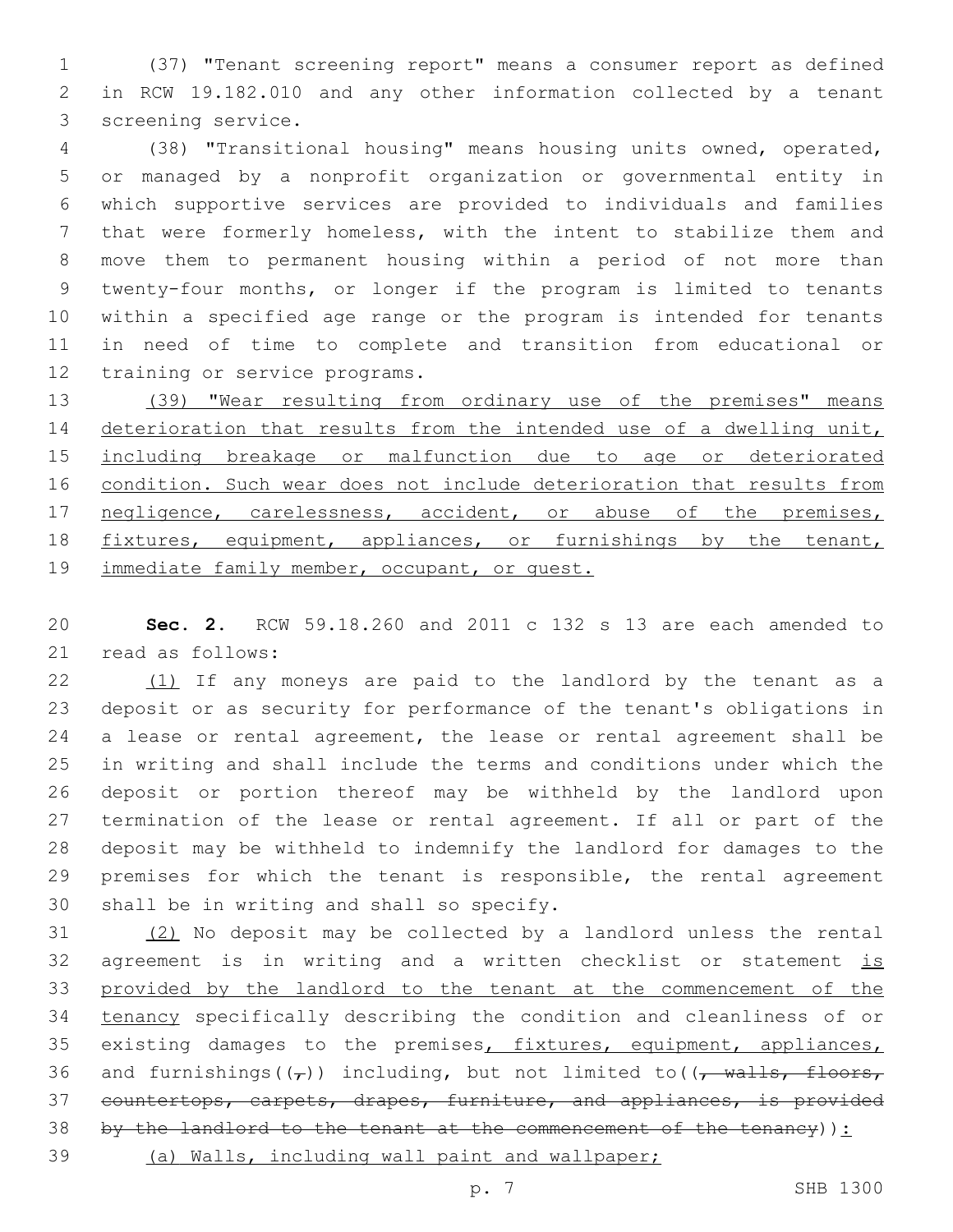1 (b) Carpets and other flooring;

2 (c) Furniture; and

(d) Appliances.3

 (3) The checklist or statement shall be signed and dated by the landlord and the tenant, and the tenant shall be provided with a copy of the signed checklist or statement. The tenant has the right to request one free replacement copy of the written checklist.

8 (4) No such deposit shall be withheld on account of ((normal)) 9 wear ((and tear)) resulting from ordinary use of the premises((- The 10 tenant has the right to request one free replacement copy of the 11 written checklist)).

 (5) If the landlord collects a deposit without providing a written checklist at the commencement of the tenancy, the landlord is liable to the tenant for the amount of the deposit, and the prevailing party may recover court costs and reasonable attorneys' fees. This section does not limit the tenant's right to recover moneys paid as damages or security under RCW 59.18.280.

18 **Sec. 3.** RCW 59.18.280 and 2016 c 66 s 4 are each amended to read as follows:19

20 (1)(a) Within ((twenty-one)) 30 days after the termination of the 21 rental agreement and vacation of the premises or, if the tenant 22 abandons the premises as defined in RCW 59.18.310, within (( $t$ wenty-23  $\theta$ ne)) 30 days after the landlord learns of the abandonment, the 24 landlord shall give a full and specific statement of the basis for 25 retaining any of the deposit, and any documentation required by  $(b)$ 26 of this subsection, together with the payment of any refund due the 27 tenant under the terms and conditions of the rental agreement.  $((+a)^2)$ 28 No portion of any deposit shall be withheld on account of wear 29 resulting from ordinary use of the premises.

 $30$  (b)) The landlord complies with this ((section)) subsection if 31 ((the required statement or payment, or both,)) these are delivered 32 to the tenant personally or deposited in the United States mail 33 properly addressed to the tenant's last known address with first-34 class postage prepaid within the ((twenty-one)) 30 days.

 (b) With the statement required by (a) of this subsection, the landlord shall include copies of estimates received or invoices paid 37 to reasonably substantiate damage charges. Where repairs are performed by the landlord or the landlord's employee, if a deduction is made for materials or supplies, the landlord shall provide a copy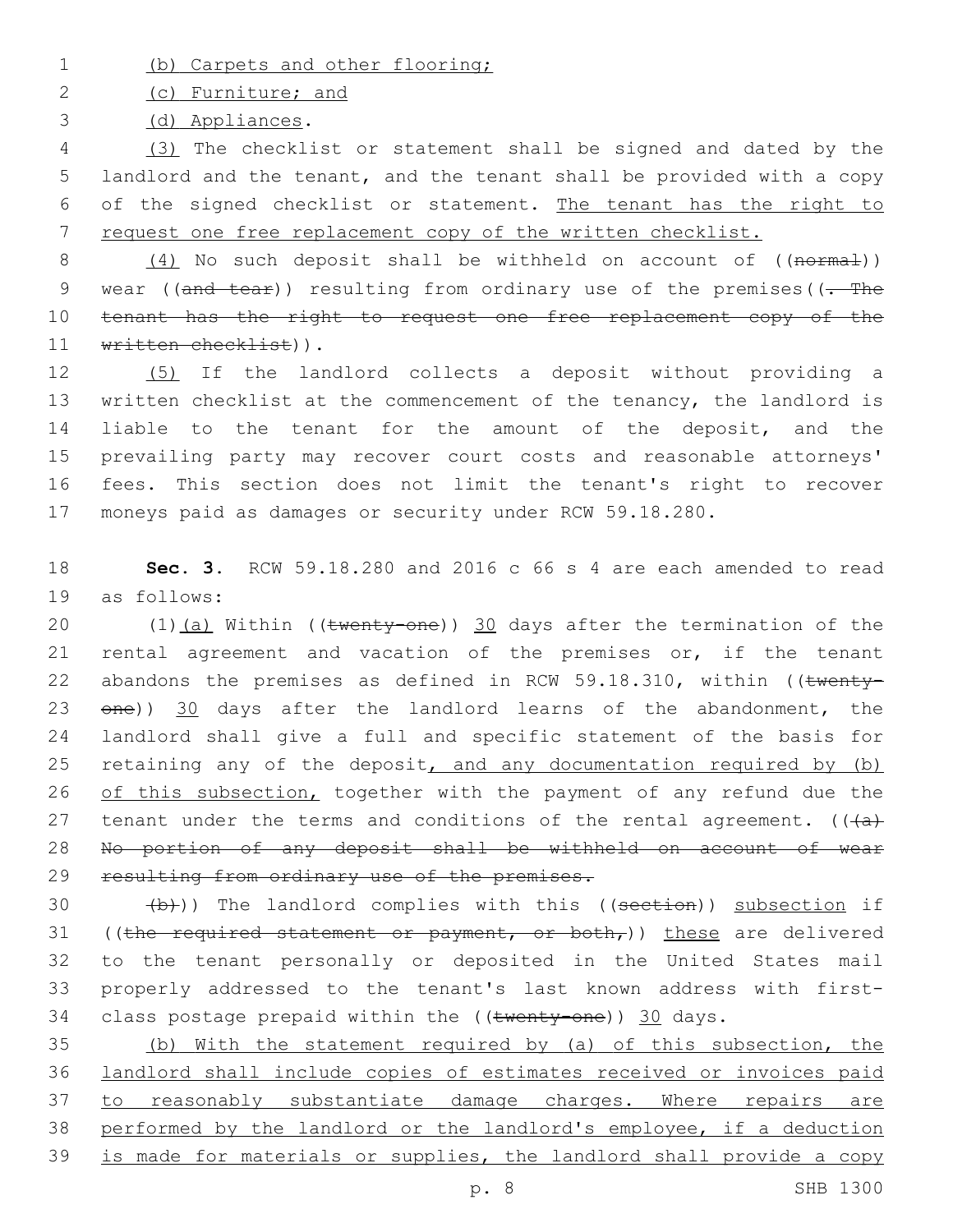1 of the bill, invoice, or receipt. The landlord may document the cost 2 of materials or supplies already in the landlord's possession or 3 purchased on an ongoing basis by providing a copy of a bill, invoice, receipt, vendor price list, or other vendor document that reasonably documents the cost of the item used in the repair or cleaning of the unit. Where repairs are performed by the landlord or the landlord's employee, the landlord shall include a statement of the time spent performing repairs and the reasonable hourly rate charged.

(c) No portion of any deposit may be withheld:

10 (i) For wear resulting from ordinary use of the premises;

 (ii) For carpet cleaning unless the landlord documents wear to the carpet that is beyond wear resulting from ordinary use of the premises;

14 (iii) For the costs of repair and replacement of fixtures, equipment, appliances, and furnishings if their condition was not reasonably documented in the written checklist required under RCW 59.18.260; or

 (iv) In excess of the cost of repair or replacement of the damaged portion in situations in which the premises, including fixtures, equipment, appliances, and furnishings, are damaged in excess of wear resulting from ordinary use of the premises but the damage does not encompass the item's entirety.

23 (2) If the landlord fails to give ((such)) the statement and any 24 documentation required by subsection (1) of this section together with any refund due the tenant within the time limits specified 26 ((above)) in subsection (1) of this section he or she shall be liable to the tenant for the full amount of the deposit. The landlord is also barred in any action brought by the tenant to recover the deposit from asserting any claim or raising any defense for retaining any of the deposit unless the landlord shows that circumstances beyond the landlord's control prevented the landlord from providing 32 the statement and any documentation within the ((twenty-one)) 30 days or that the tenant abandoned the premises as defined in RCW 59.18.310. The court may in its discretion award up to two times the amount of the deposit for the intentional refusal of the landlord to 36 give the statement, documentation, or refund due unless the landlord shows that circumstances beyond the landlord's control prevented the landlord from providing the statement and any such documentation within 30 days or that the tenant abandoned the premises as described in RCW 59.18.310. In any action brought by the tenant to recover the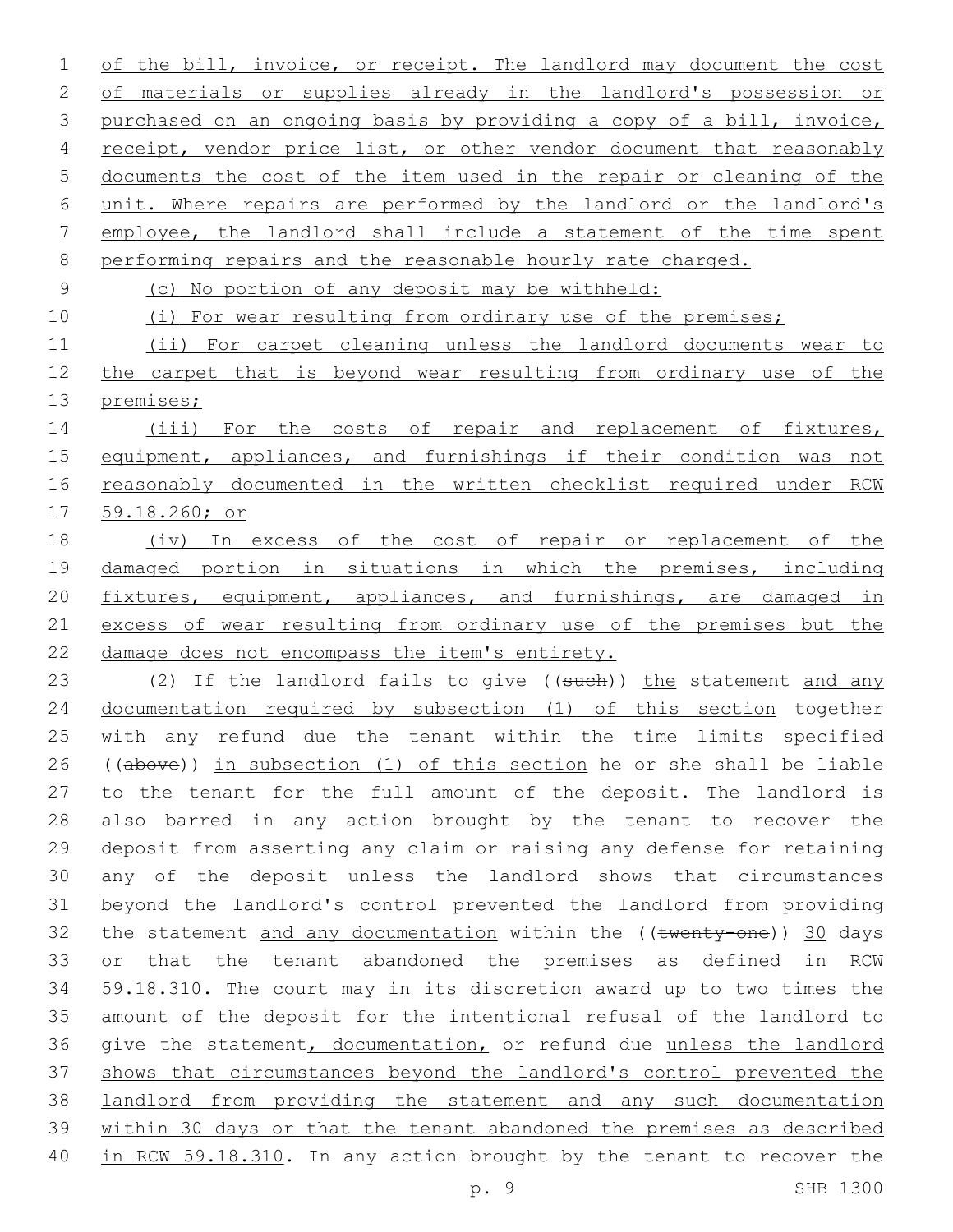deposit, the prevailing party shall additionally be entitled to the cost of suit or arbitration including a reasonable attorneys' fee.

 (3)(a) Nothing in this chapter shall preclude the landlord from proceeding against, and the landlord shall have the right to proceed against a tenant to recover sums exceeding the amount of the tenant's damage or security deposit for damage to the property for which the tenant is responsible together with reasonable attorneys' fees.

 (b) Damages for wear resulting from ordinary use of the premises or not substantiated by documentation may not be charged to the 10 tenant, reported to any consumer reporting agency, tenant screening 11 service, or prospective landlord, or submitted for collection by any 12 third-party agency.

 (c) Any action taken against a tenant to recover sums exceeding 14 the amount of the deposit shall be commenced within one year of the termination of the rental agreement or the tenant's abandonment of the premises.

 (4) The requirements with respect to checklists and documentation that are set forth in RCW 59.18.260 and this section do not apply to situations in which part or all of a security deposit is withheld by 20 the landlord for reasons unrelated to damages to the premises, 21 fixtures, equipment, appliances, and furnishings, such as for rent or 22 other charges owing.

 **Sec. 4.** RCW 59.18.060 and 2013 c 35 s 1 are each amended to read as follows:24

 The landlord will at all times during the tenancy keep the premises fit for human habitation, and shall in particular:

 (1) Maintain the premises to substantially comply with any applicable code, statute, ordinance, or regulation governing their maintenance or operation, which the legislative body enacting the applicable code, statute, ordinance or regulation could enforce as to the premises rented if such condition endangers or impairs the health 32 or safety of the tenant;

 (2) Maintain the structural components including, but not limited to, the roofs, floors, walls, chimneys, fireplaces, foundations, and all other structural components, in reasonably good repair so as to 36 be usable:

 (3) Keep any shared or common areas reasonably clean, sanitary, 38 and safe from defects increasing the hazards of fire or accident;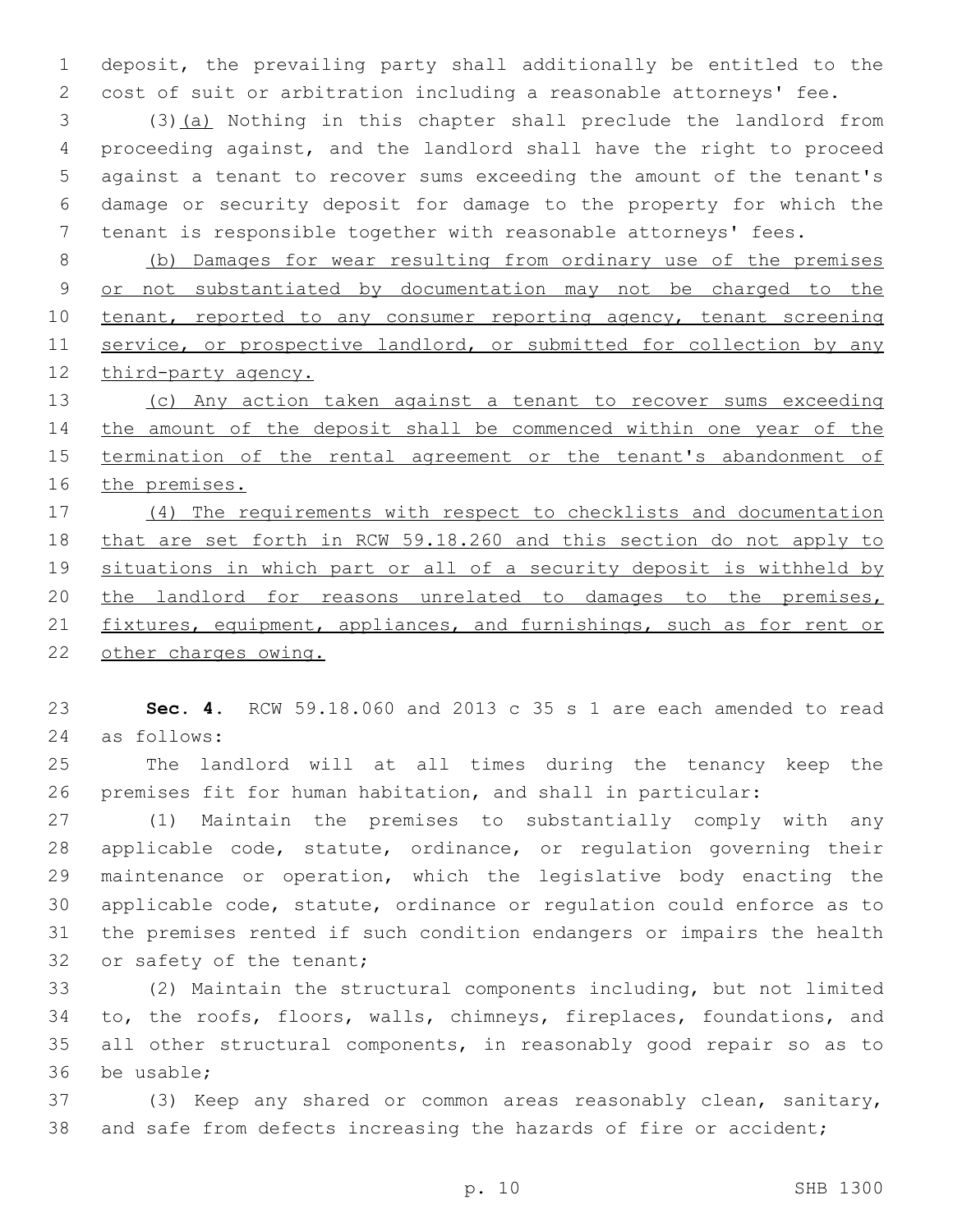(4) Provide a reasonable program for the control of infestation by insects, rodents, and other pests at the initiation of the tenancy and, except in the case of a single-family residence, control infestation during tenancy except where such infestation is caused by 5 the tenant;

 (5) Except where the condition is attributable to ((normal)) wear ((and tear)) resulting from ordinary use of the premises, make repairs and arrangements necessary to put and keep the premises in as good condition as it by law or rental agreement should have been, at 10 the commencement of the tenancy;

 (6) Provide reasonably adequate locks and furnish keys to the 12 tenant;

 (7) Maintain and safeguard with reasonable care any master key or 14 duplicate keys to the dwelling unit;

 (8) Maintain all electrical, plumbing, heating, and other facilities and appliances supplied by him or her in reasonably good 17 working order;

 (9) Maintain the dwelling unit in reasonably weathertight 19 condition:

 (10) Except in the case of a single-family residence, provide and maintain appropriate receptacles in common areas for the removal of ashes, rubbish, and garbage, incidental to the occupancy and arrange for the reasonable and regular removal of such waste;

 (11) Provide facilities adequate to supply heat and water and hot 25 water as reasonably required by the tenant;

 (12)(a) Provide a written notice to all tenants disclosing fire safety and protection information. The landlord or his or her authorized agent must provide a written notice to the tenant that the dwelling unit is equipped with a smoke detection device as required in RCW 43.44.110. The notice shall inform the tenant of the tenant's responsibility to maintain the smoke detection device in proper operating condition and of penalties for failure to comply with the provisions of RCW 43.44.110(3). The notice must be signed by the landlord or the landlord's authorized agent and tenant with copies provided to both parties. Further, except with respect to a single- family residence, the written notice must also disclose the 37 following:

 (i) Whether the smoke detection device is hard-wired or battery 39 operated;

(ii) Whether the building has a fire sprinkler system;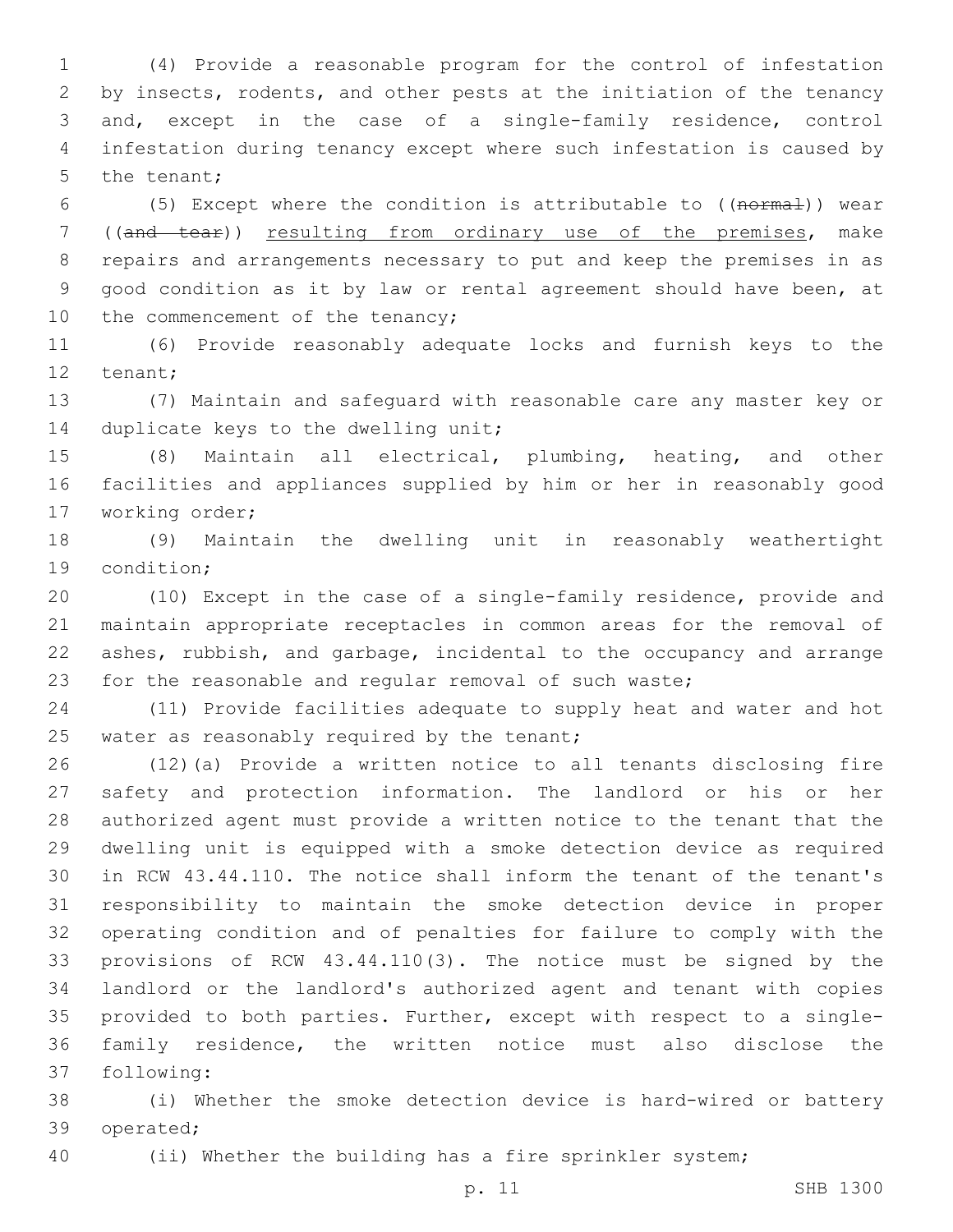(iii) Whether the building has a fire alarm system;

 (iv) Whether the building has a smoking policy, and what that 3 policy is;

 (v) Whether the building has an emergency notification plan for 5 the occupants and, if so, provide a copy to the occupants;

 (vi) Whether the building has an emergency relocation plan for 7 the occupants and, if so, provide a copy to the occupants; and

 (vii) Whether the building has an emergency evacuation plan for the occupants and, if so, provide a copy to the occupants.

 (b) The information required under this subsection may be provided to a tenant in a multifamily residential building either as a written notice or as a checklist that discloses whether the building has fire safety and protection devices and systems. The checklist shall include a diagram showing the emergency evacuation 15 routes for the occupants.

 (c) The written notice or checklist must be provided to new tenants at the time the lease or rental agreement is signed;

 (13) Provide tenants with information provided or approved by the department of health about the health hazards associated with exposure to indoor mold. Information may be provided in written format individually to each tenant, or may be posted in a visible, public location at the dwelling unit property. The information must detail how tenants can control mold growth in their dwelling units to minimize the health risks associated with indoor mold. Landlords may 25 obtain the information from the department's website or, if requested by the landlord, the department must mail the information to the landlord in a printed format. When developing or changing the information, the department of health must include representatives of landlords in the development process. The information must be provided by the landlord to new tenants at the time the lease or 31 rental agreement is signed;

 (14) The landlord and his or her agents and employees are immune from civil liability for failure to comply with subsection (13) of this section except where the landlord and his or her agents and employees knowingly and intentionally do not comply with subsection 36 (13) of this section; and

 (15) Designate to the tenant the name and address of the person who is the landlord by a statement on the rental agreement or by a notice conspicuously posted on the premises. The tenant shall be notified immediately of any changes in writing, which must be either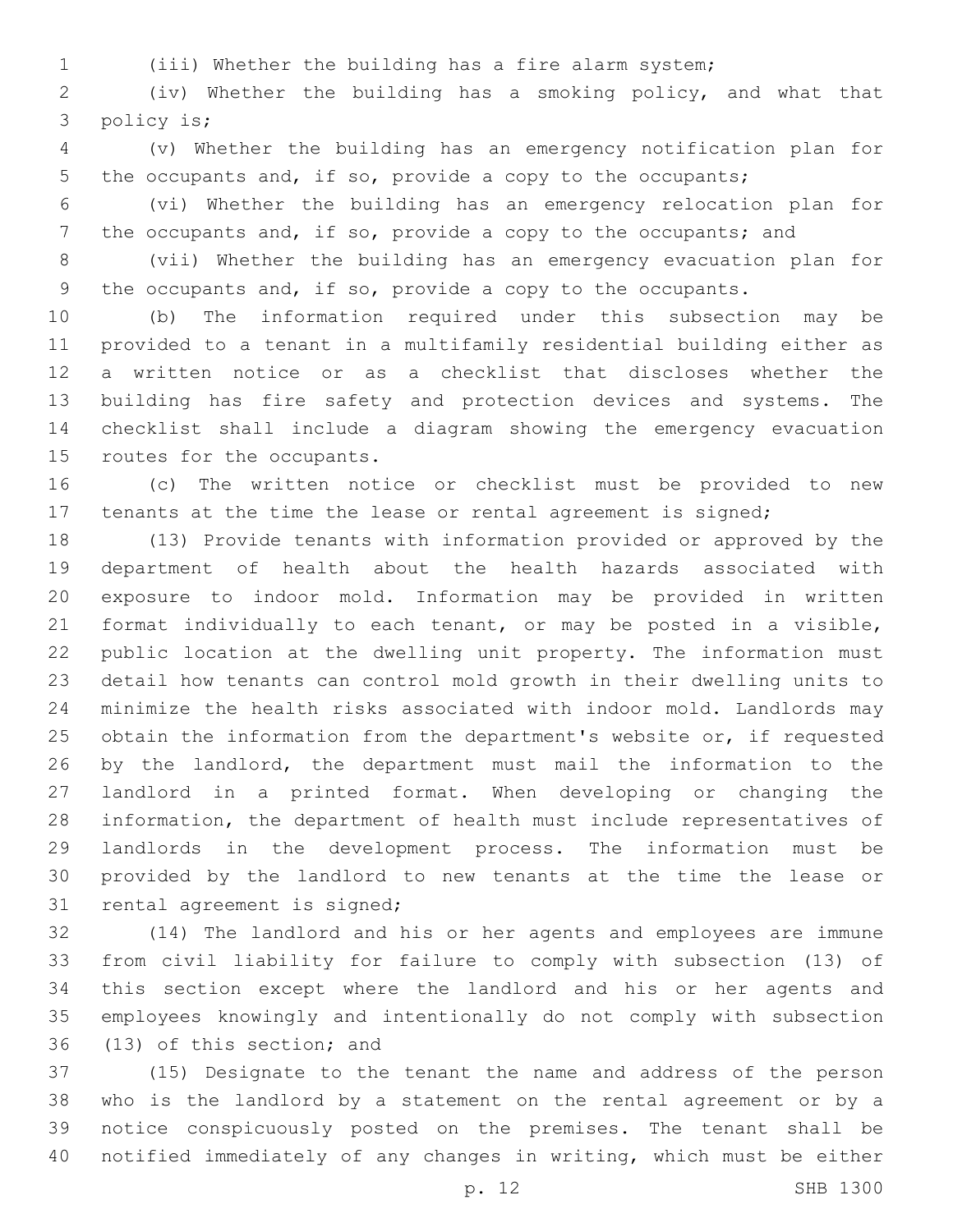(a) delivered personally to the tenant or (b) mailed to the tenant and conspicuously posted on the premises. If the person designated in this section does not reside in the state where the premises are located, there shall also be designated a person who resides in the county who is authorized to act as an agent for the purposes of service of notices and process, and if no designation is made of a person to act as agent, then the person to whom rental payments are to be made shall be considered such agent. Regardless of such designation, any owner who resides outside the state and who violates a provision of this chapter is deemed to have submitted himself or herself to the jurisdiction of the courts of this state and personal service of any process may be made on the owner outside the state with the same force and effect as personal service within the state. Any summons or process served out-of-state must contain the same information and be served in the same manner as personal service of summons or process served within the state, except the summons or 17 process must require the party to appear and answer within ((sixty)) 60 days after such personal service out of the state. In an action for a violation of this chapter that is filed under chapter 12.40 RCW, service of the notice of claim outside the state must contain the same information and be served in the same manner as required under chapter 12.40 RCW, except the date on which the party is 23 required to appear must not be less than  $((sixty))$  60 days from the 24 date of service of the notice of claim.

 No duty shall devolve upon the landlord to repair a defective condition under this section, nor shall any defense or remedy be available to the tenant under this chapter, where the defective condition complained of was caused by the conduct of such tenant, his or her family, invitee, or other person acting under his or her control, or where a tenant unreasonably fails to allow the landlord access to the property for purposes of repair. When the duty imposed by subsection (1) of this section is incompatible with and greater than the duty imposed by any other provisions of this section, the landlord's duty shall be determined pursuant to subsection (1) of 35 this section.

 **Sec. 5.** RCW 59.18.130 and 2011 c 132 s 8 are each amended to 37 read as follows:

 Each tenant shall pay the rental amount at such times and in such amounts as provided for in the rental agreement or as otherwise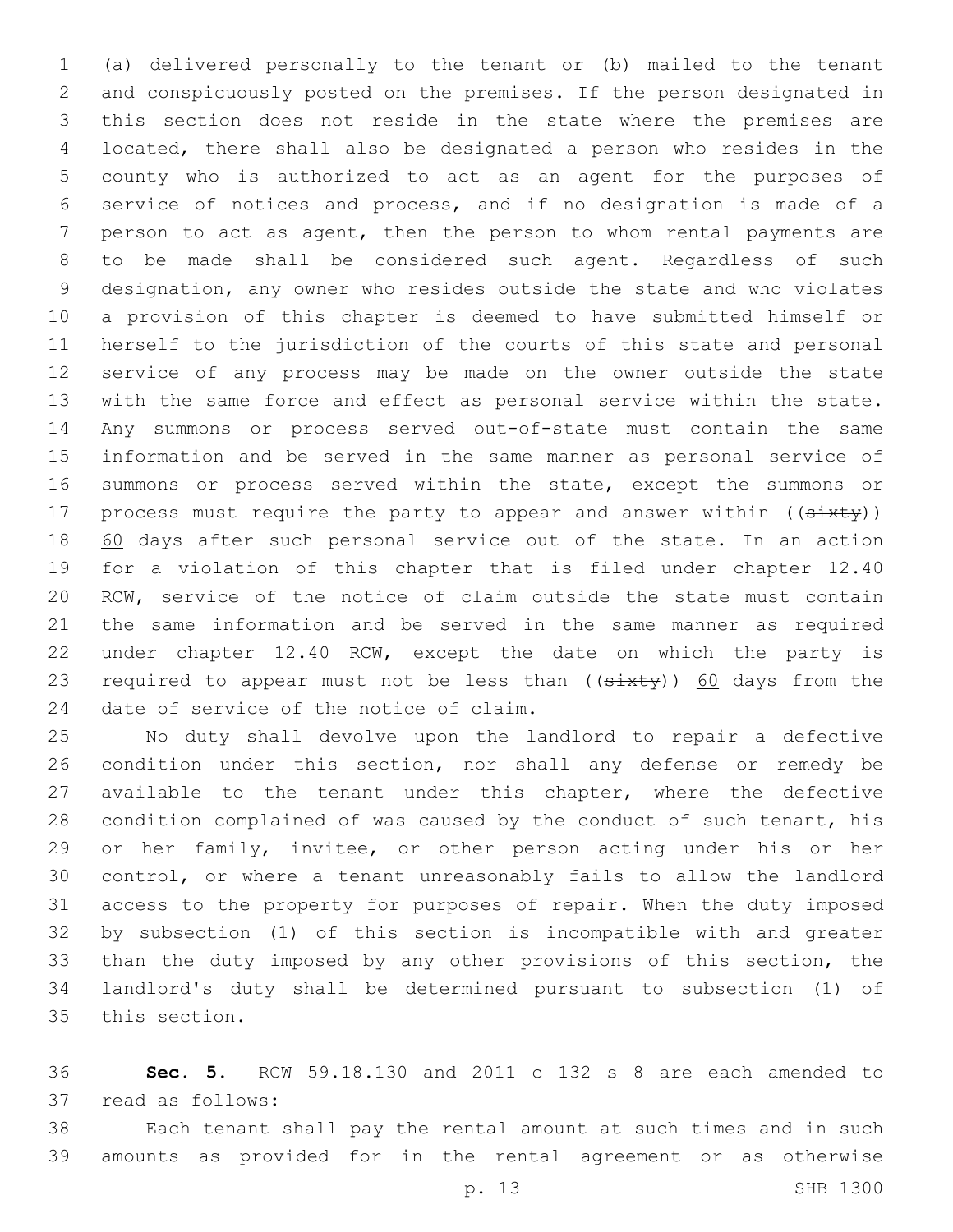provided by law and comply with all obligations imposed upon tenants 2 by applicable provisions of all municipal, county, and state codes, statutes, ordinances, and regulations, and in addition shall:

 (1) Keep that part of the premises which he or she occupies and uses as clean and sanitary as the conditions of the premises permit;

 (2) Properly dispose from his or her dwelling unit all rubbish, garbage, and other organic or flammable waste, in a clean and sanitary manner at reasonable and regular intervals, and assume all costs of extermination and fumigation for infestation caused by the 10 tenant;

 (3) Properly use and operate all electrical, gas, heating, 12 plumbing and other fixtures and appliances supplied by the landlord;

 (4) Not intentionally or negligently destroy, deface, damage, impair, or remove any part of the structure or dwelling, with the appurtenances thereto, including the facilities, equipment, furniture, furnishings, and appliances, or permit any member of his 17 or her family, invitee, licensee, or any person acting under his or her control to do so. Violations may be prosecuted under chapter 9A.48 RCW if the destruction is intentional and malicious;

20 (5) Not permit a nuisance or common waste;

 (6) Not engage in drug-related activity at the rental premises, or allow a subtenant, sublessee, resident, or anyone else to engage in drug-related activity at the rental premises with the knowledge or consent of the tenant. "Drug-related activity" means that activity 25 which constitutes a violation of chapter 69.41, 69.50, or 69.52 RCW;

 (7) Maintain the smoke detection device in accordance with the manufacturer's recommendations, including the replacement of batteries where required for the proper operation of the smoke detection device, as required in RCW 43.44.110(3);

(8) Not engage in any activity at the rental premises that is:

 (a) Imminently hazardous to the physical safety of other persons 32 on the premises; and

 (b)(i) Entails physical assaults upon another person which result 34 in an arrest; or

 (ii) Entails the unlawful use of a firearm or other deadly weapon as defined in RCW 9A.04.110 which results in an arrest, including threatening another tenant or the landlord with a firearm or other deadly weapon under RCW 59.18.352. Nothing in this subsection (8) shall authorize the termination of tenancy and eviction of the victim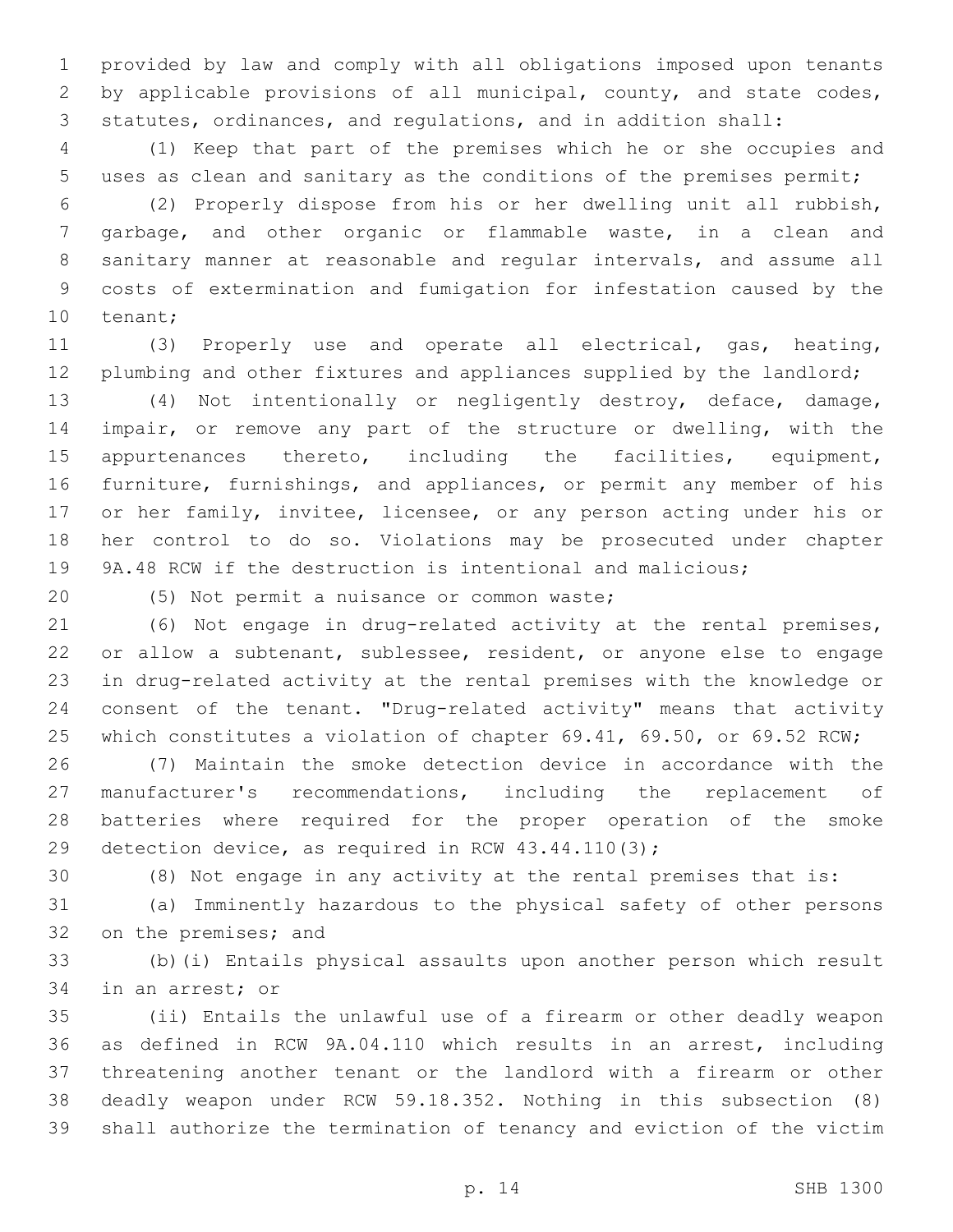of a physical assault or the victim of the use or threatened use of a 2 firearm or other deadly weapon;

 (9) Not engage in any gang-related activity at the premises, as defined in RCW 59.18.030, or allow another to engage in such activity at the premises, that renders people in at least two or more dwelling units or residences insecure in life or the use of property or that injures or endangers the safety or health of people in at least two or more dwelling units or residences. In determining whether a tenant is engaged in gang-related activity, a court should consider the totality of the circumstances, including factors such as whether there have been a significant number of complaints to the landlord about the tenant's activities at the property, damages done by the tenant to the property, including the property of other tenants or neighbors, harassment or threats made by the tenant to other tenants 15 or neighbors that have been reported to law enforcement agencies, any police incident reports involving the tenant, and the tenant's 17 criminal history; and

 (10) Upon termination and vacation, restore the premises to their 19 initial condition except for ((reasonable)) wear ((and tear)) 20 resulting from ordinary use of the premises or conditions caused by failure of the landlord to comply with his or her obligations under this chapter. The tenant shall not be charged for normal cleaning if 23 he or she has paid a nonrefundable cleaning fee.

 **Sec. 6.** RCW 59.18.595 and 2015 c 264 s 3 are each amended to read as follows:25

 (1) In the event of the death of a tenant who is the sole 27 occupant of the dwelling unit:

 (a) The landlord, upon learning of the death of the tenant, shall promptly mail or personally deliver written notice to any known personal representative, known designated person, emergency contact identified by the tenant on the rental application, known person reasonably believed to be a successor of the tenant as defined in RCW 11.62.005, and to the deceased tenant at the address of the dwelling unit. If the landlord knows of any address used for the receipt of electronic communications, the landlord shall email the notice to 36 that address as well. The notice must include:

 (i) The name of the deceased tenant and address of the dwelling 38 unit;

(ii) The approximate date of the deceased tenant's death;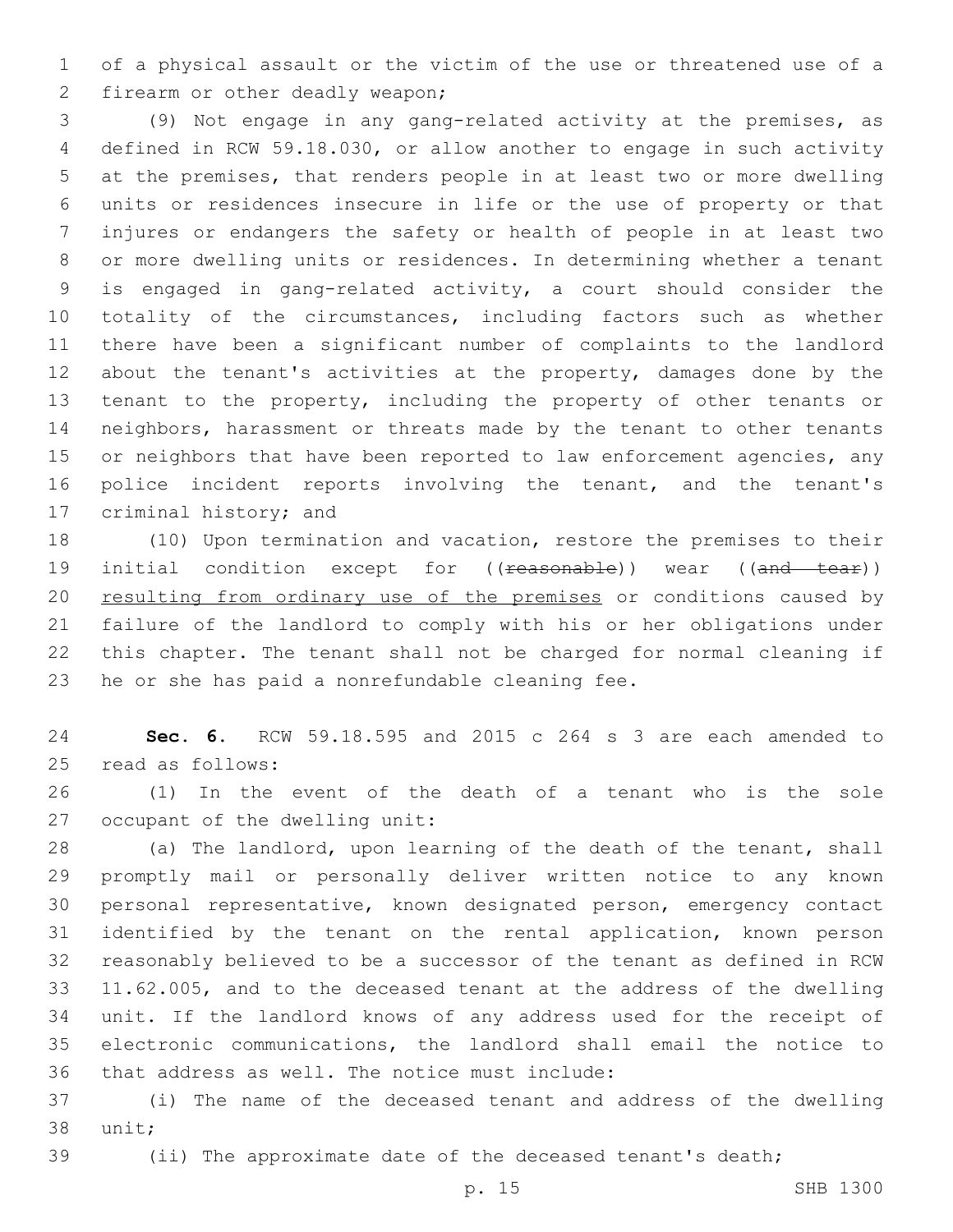(iii) The rental amount and date through which rent is paid;

2 (iv) A statement that the tenancy will terminate ( $(f<sup>if</sup>$ teen)) 15 days from the date the notice is mailed or personally delivered or the date through which rent is paid, whichever comes later, unless during that time period a tenant representative makes arrangements 6 with the landlord to pay rent in advance for no more than  $((sixty))$  60 days from the date of the tenant's death to allow a tenant representative to arrange for orderly removal of the tenant's property. At the end of the period for which the rent has been paid 10 pursuant to this subsection, the tenancy ends;

 (v) A statement that failure to remove the tenant's property before the tenancy is terminated or ends as provided in (a)(iv) of this subsection will allow the landlord to enter the dwelling unit and take possession of any property found on the premises, store it 15 in a reasonably secure place, and charge the actual or reasonable 16 costs, whichever is less, of drayage and storage of the property, and after service of a second notice sell or dispose of the property as 18 provided in subsection (3) of this section; and

 (vi) A copy of any designation executed by the tenant pursuant to 20 RCW 59.18.590;

 (b) The landlord shall turn over possession of the tenant's property to a tenant representative if a request is made in writing within the specified time period or any subsequent date agreed to by 24 the parties;

25 (c) Within ((fourteen days)) the same number of days as required 26 under RCW 59.18.280, after the removal of the property by the tenant representative, the landlord shall refund any unearned rent and shall give a full and specific statement of the basis for retaining any deposit together with the payment of any refund due the deceased tenant under the terms and conditions of the rental agreement to the 31 tenant representative; and

 (d) Any tenant representative who removes property from the tenant's dwelling unit or the premises must, at the time of removal, provide to the landlord an inventory of the removed property and signed acknowledgment that he or she has only been given possession 36 and not ownership of the property.

 (2) A landlord shall send a second written notice before selling 38 or disposing of a deceased tenant's property.

 (a) If the tenant representative makes arrangements with the landlord to pay rent in advance as provided in subsection (1)(a)(iv)

p. 16 SHB 1300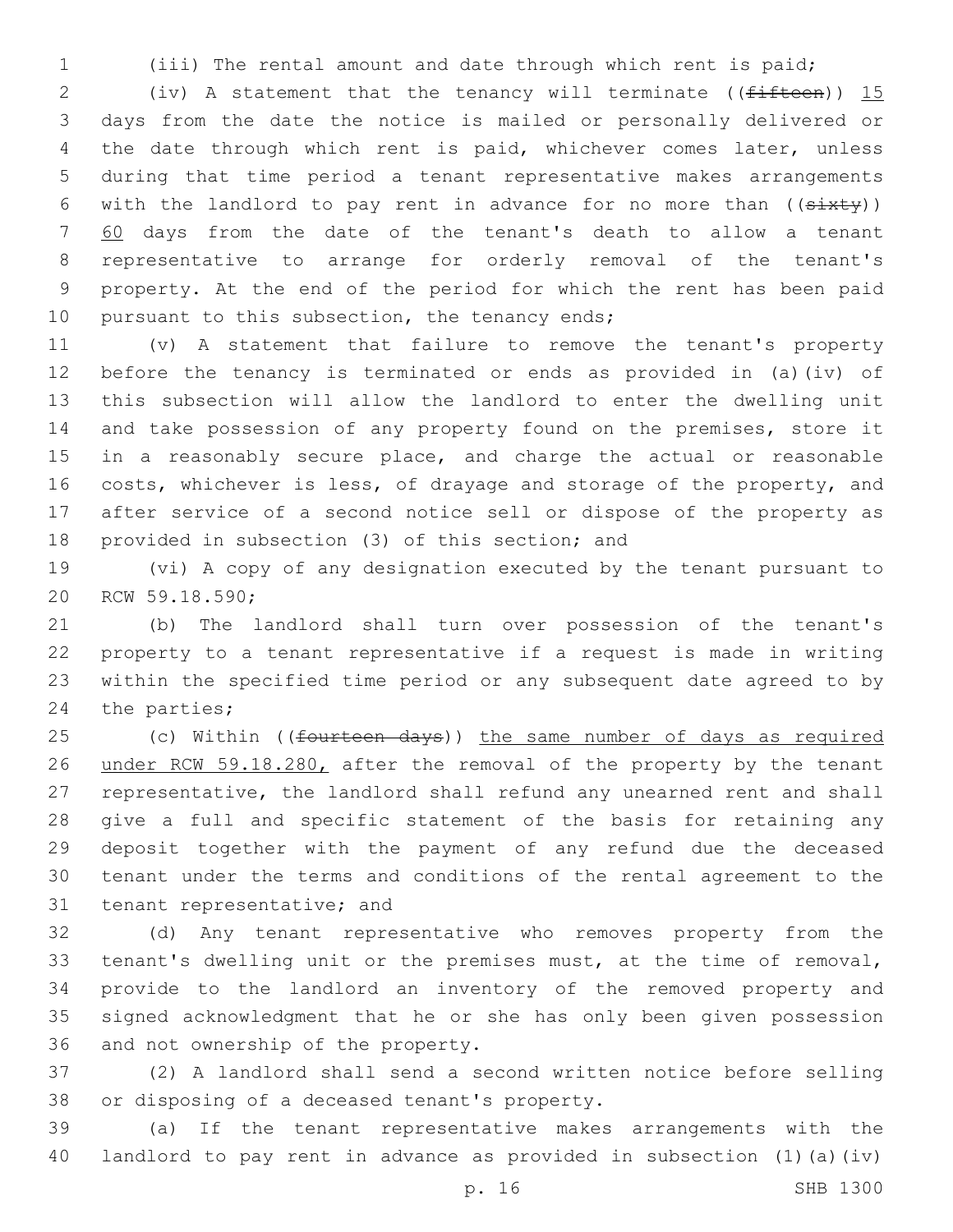of this section, the landlord shall mail a second written notice to any known personal representative, known designated person, emergency contact identified by the tenant on the rental application, known person reasonably believed to be a successor of the tenant as defined in RCW 11.62.005, and to the deceased tenant at the dwelling unit. 6 The second notice must include:

 (i) The name, address, and phone number or other contact information for the tenant representative, if known, who made the 9 arrangements to pay rent in advance;

 (ii) The amount of rent paid in advance and date through which 11 rent was paid; and

 (iii) A statement that the landlord may sell or dispose of the property on or after the date through which rent is paid or at least 14 ((forty-five)) 45 days after the second notice is mailed, whichever comes later, if a tenant representative does not claim and remove the 16 property in accordance with this subsection.

 (b) If the landlord places the property in storage pursuant to subsection (1)(a) of this section, the landlord shall mail a second written notice, unless a written notice under (a) of this subsection has already been provided, to any known personal representative, known designated person, emergency contact identified by the tenant on the rental application, known person reasonably believed to be a successor of the tenant as defined in RCW 11.62.005, and to the deceased tenant at the dwelling unit. The second notice must state that the landlord may sell or dispose of the property on or after a 26 specified date that is at least ((forty-five)) 45 days after the second notice is mailed if a tenant representative does not claim and remove the property in accordance with this subsection.

 (c) The landlord shall turn over possession of the tenant's property to a tenant representative if a written request is made within the applicable time periods after the second notice is mailed, provided the tenant representative: (i) Pays the actual or reasonable costs, whichever is less, of drayage and storage of the property, if applicable; and (ii) gives the landlord an inventory of the property and signs an acknowledgment that he or she has only been given 36 possession and not ownership of the property.

37 (d) Within ((<del>fourteen days</del>)) the same number of days as required under RCW 59.18.280, after the removal of the property by the tenant representative, the landlord shall refund any unearned rent and shall give a full and specific statement of the basis for retaining any

p. 17 SHB 1300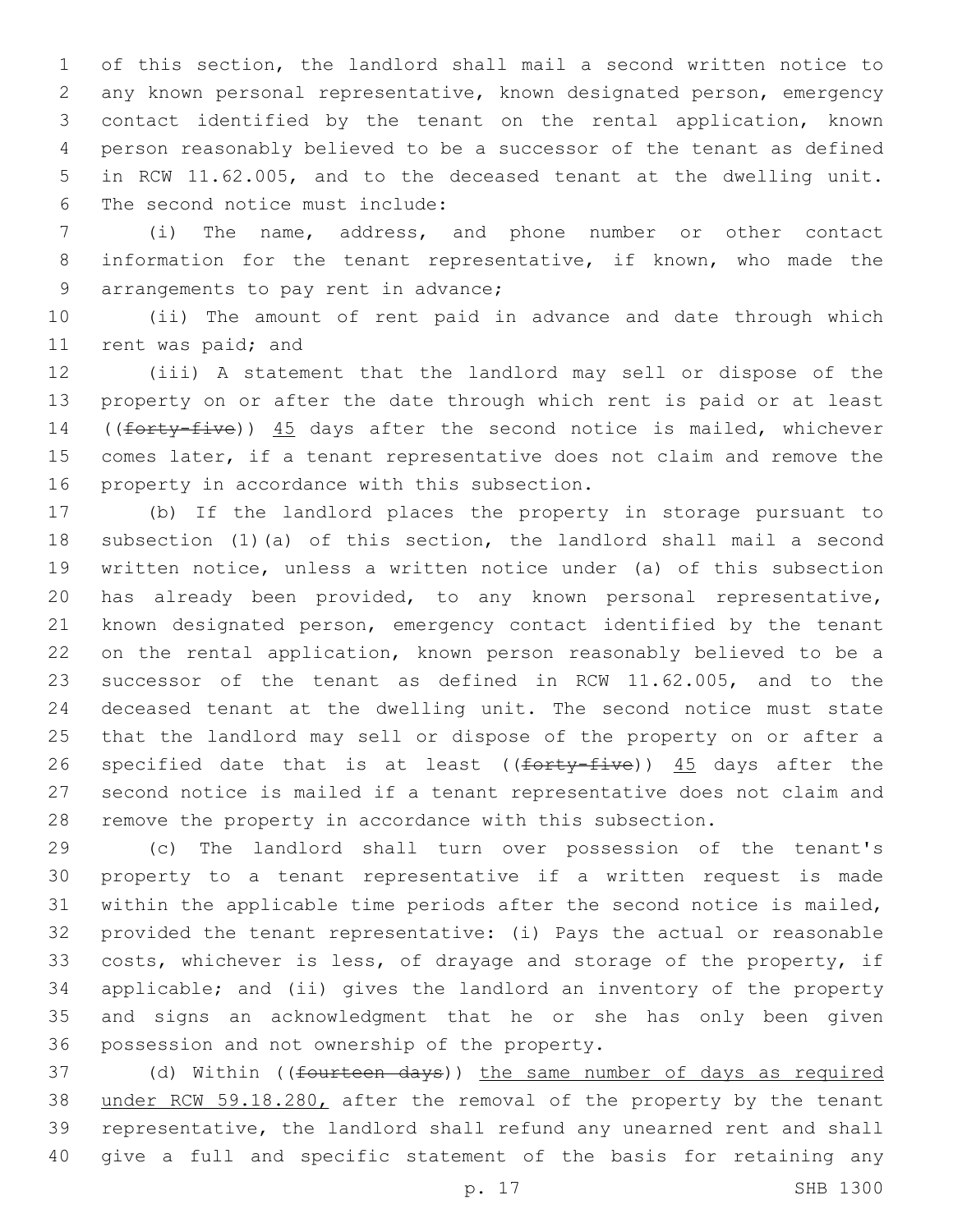deposit together with the payment of any refund due the deceased tenant under the terms and conditions of the rental agreement to the 3 tenant representative.

 (3)(a) If a tenant representative has not contacted the landlord or removed the deceased tenant's property within the applicable time periods under this section, the landlord may sell or dispose of the deceased tenant's property, except for personal papers and personal 8 photographs, as provided in this subsection.

 (i) If the landlord reasonably estimates the fair market value of 10 the stored property to be more than ((one thousand dollars)) \$1,000, the landlord shall arrange to sell the property in a commercially reasonable manner and may dispose of any property that remains unsold 13 in a reasonable manner.

 (ii) If the value of the stored property does not meet the threshold provided in (a)(i) of this subsection, the landlord may 16 dispose of the property in a reasonable manner.

 (iii) The landlord may apply any income derived from the sale of the property pursuant to this section against any costs of sale and moneys due the landlord, including actual or reasonable costs, whichever is less, of drayage and storage of the deceased tenant's property. Any excess income derived from the sale of such property under this section must be held by the landlord for a period of one year from the date of sale, and if no claim is made for recovery of the excess income before the expiration of that one-year period, the balance must be treated as abandoned property and deposited by the landlord with the department of revenue pursuant to chapter 63.29 27 RCW.

 (b) Personal papers and personal photographs that are not claimed 29 by a tenant representative within ((ninety)) 90 days after a sale or other disposition of the deceased tenant's other property shall be either destroyed or held for the benefit of any successor of the 32 deceased tenant as defined in RCW 11.62.005.

 (c) No landlord or employee of a landlord, or his or her family members, may acquire, directly or indirectly, the property sold pursuant to (a)(i) of this subsection or disposed of pursuant to 36 (a)(ii) of this subsection.

 (4) Upon learning of the death of the tenant, the landlord may enter the deceased tenant's dwelling unit and immediately dispose of any perishable food, hazardous materials, and garbage found on the premises and turn over animals to a tenant representative or to an

p. 18 SHB 1300